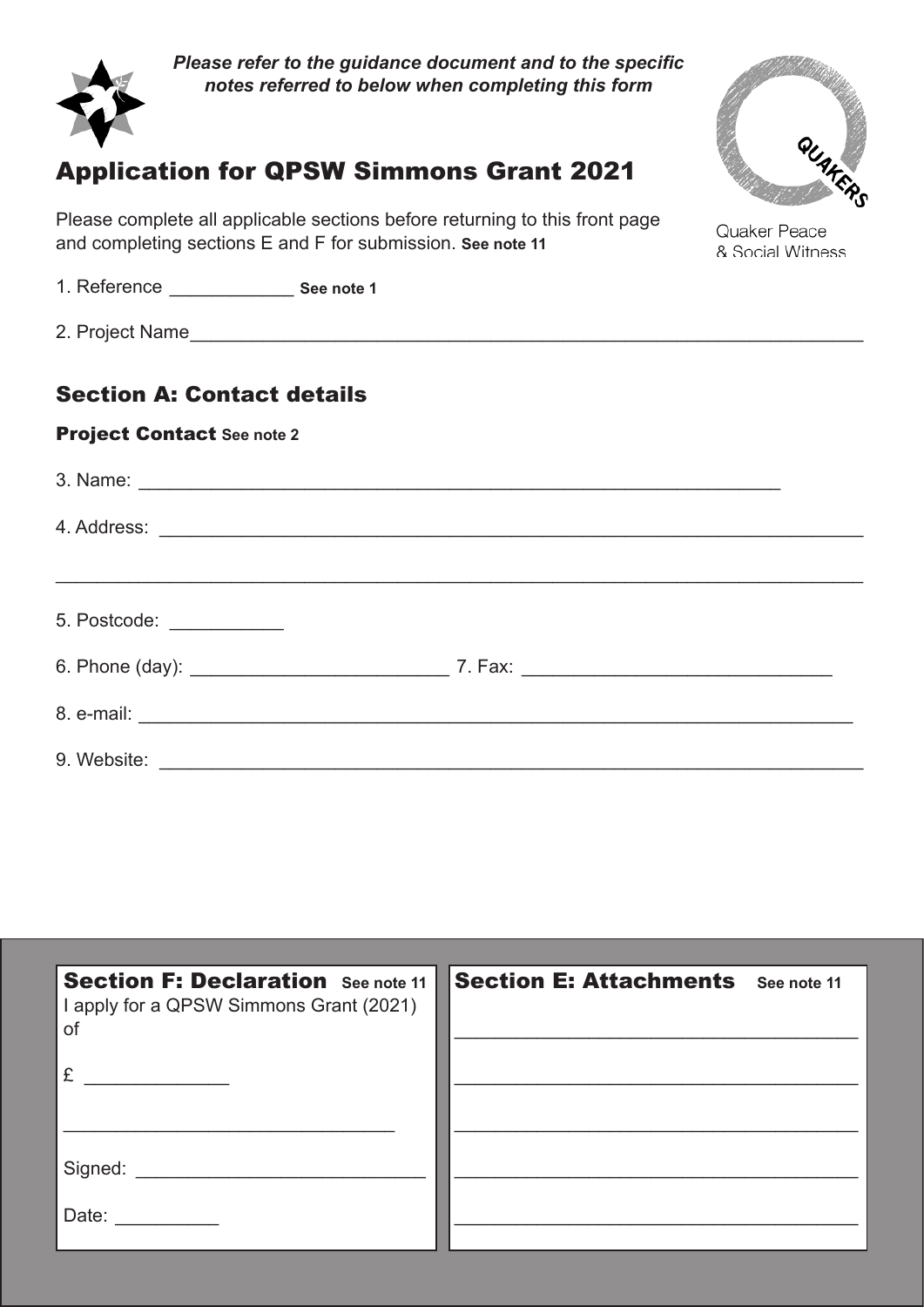#### Section B: Quaker Connection

10. Please explain how Quakers are involved in supporting this project (e.g. as trustees, volunteers, giving financial support, giving spiritual support). Indicate here how this is demonstrated by letter(s) or minute(s) of support submitted with this application. **See note 3**

**See note 4**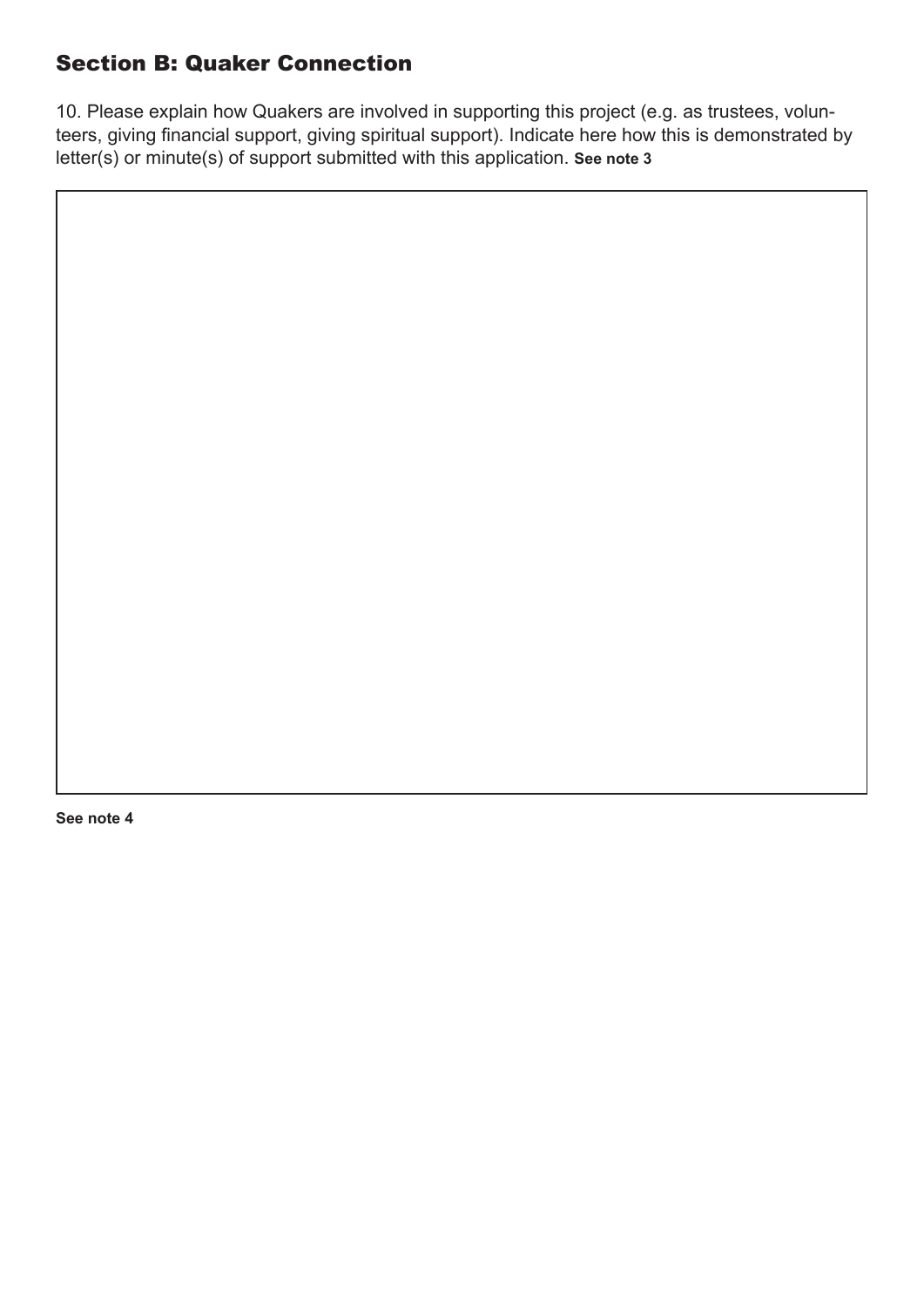## Section C: The Project

#### Management **See note 5**

11. How is the organisation managed?

12. Is it a registered charity? \_\_\_\_\_\_\_\_ 13. Charity Number \_\_\_\_\_\_\_\_\_\_\_\_\_\_\_\_\_\_\_\_

\_\_\_\_\_\_\_\_\_\_\_\_\_\_\_\_\_\_\_\_\_\_\_\_\_\_\_\_\_\_\_\_\_\_\_\_\_\_\_\_\_\_\_\_\_\_\_\_\_\_\_\_\_\_\_\_\_\_\_\_\_\_\_\_\_\_\_\_\_\_\_\_\_\_\_\_\_

\_\_\_\_\_\_\_\_\_\_\_\_\_\_\_\_\_\_\_\_\_\_\_\_\_\_\_\_\_\_\_\_\_\_\_\_\_\_\_\_\_\_\_\_\_\_\_\_\_\_\_\_\_\_\_\_\_\_\_\_\_\_\_\_\_\_\_\_\_\_\_\_\_\_\_\_\_

\_\_\_\_\_\_\_\_\_\_\_\_\_\_\_\_\_\_\_\_\_\_\_\_\_\_\_\_\_\_\_\_\_\_\_\_\_\_\_\_\_\_\_\_\_\_\_\_\_\_\_\_\_\_\_\_\_\_\_\_\_\_\_\_\_\_\_\_\_\_\_\_\_\_\_\_\_

#### Description **See note 6**

14. Indicate **briefly** the purpose of this project

15. Indicate **briefly** how the project arose?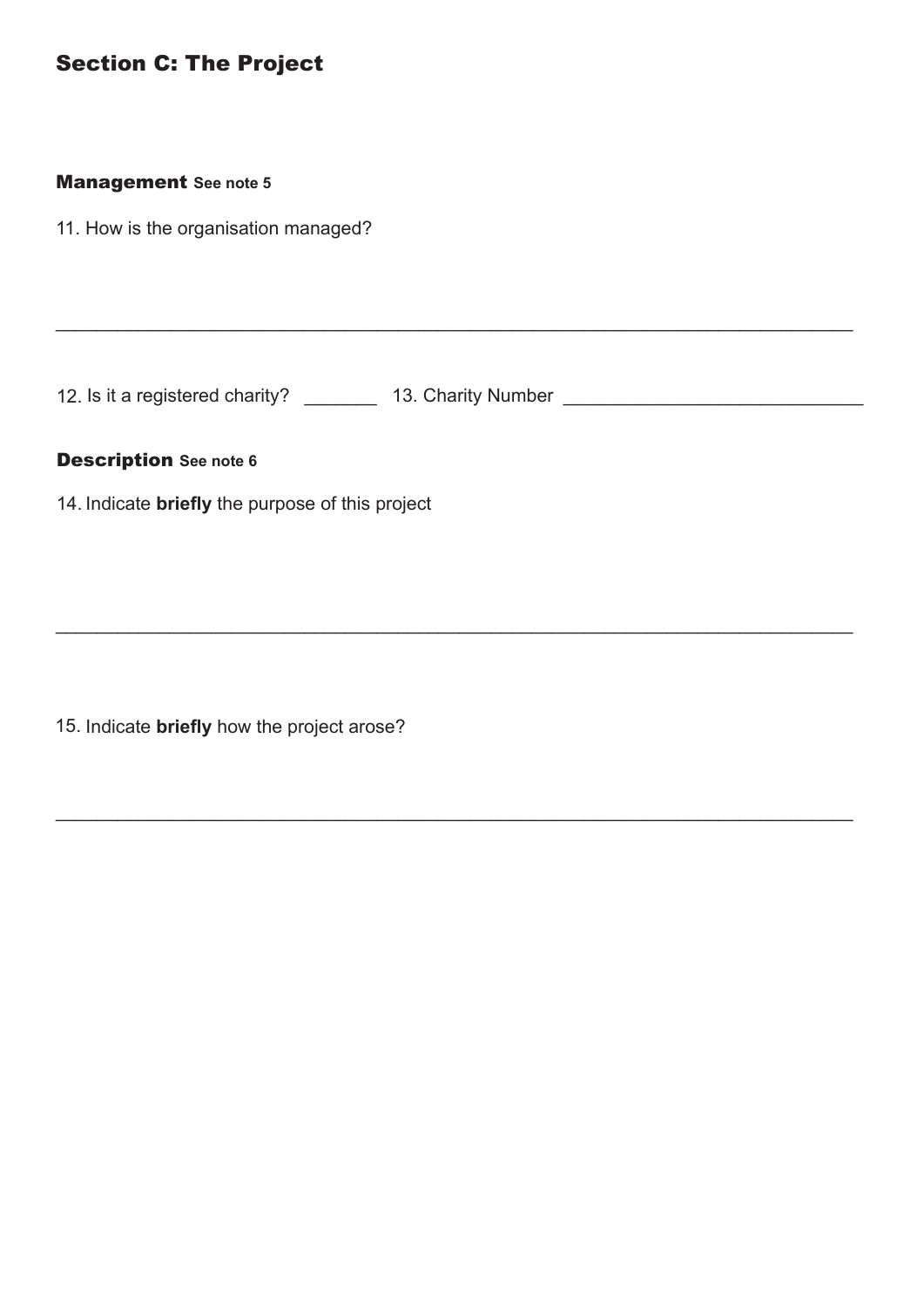16. Please describe the project and explain how it will assist the people concerned to establish a more self-sufficient position or similar purpose. **See note 7**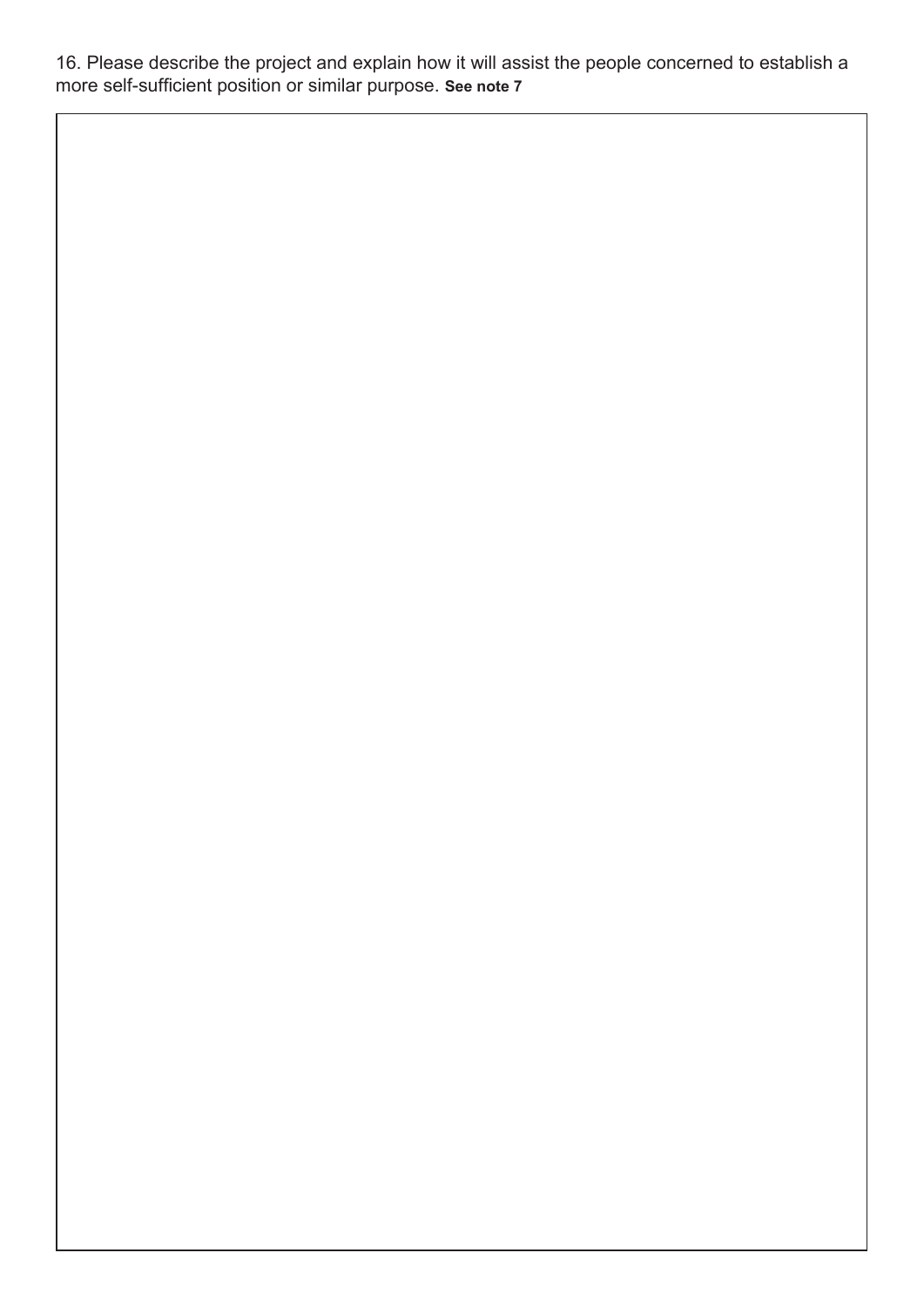17. Please itemise, with costs, the **specific purpose(s)** for which a QPSW Simmons Grant would be used (e.g. staffing costs, planning and development, capital equipment, consumable materials, fees). If the grant applied for will not cover the whole cost, please include the expected total budget figure for the project. **See note 7**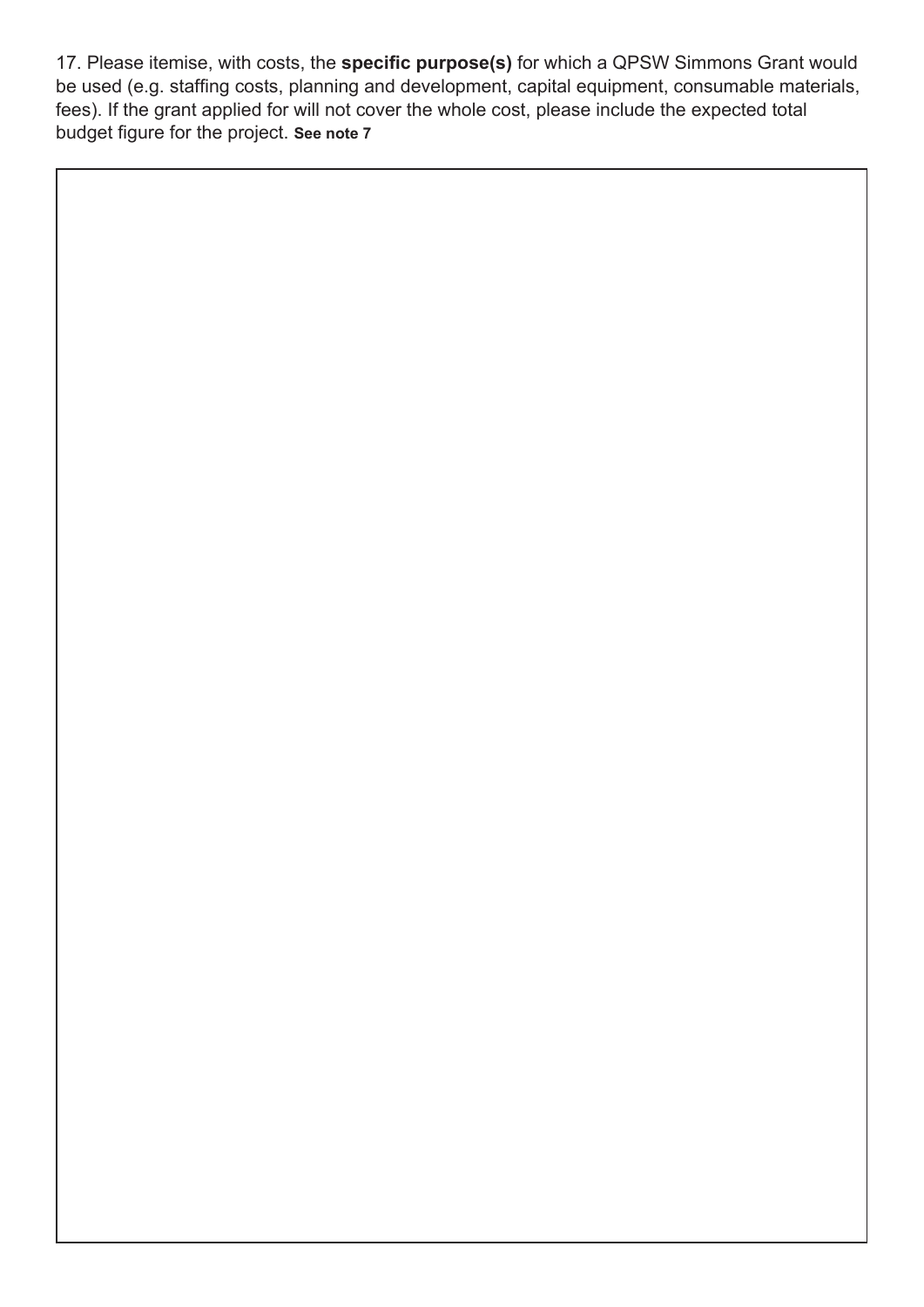#### Section D: Finance

18. Please outline the general financial position of the project including details of any other money requested, promised or received so far (e.g. from statutory bodies, other trusts, banks or individuals. **See note 8**

19. Please state the amount of the Simmons Grant requested for 2021

 $E \sim$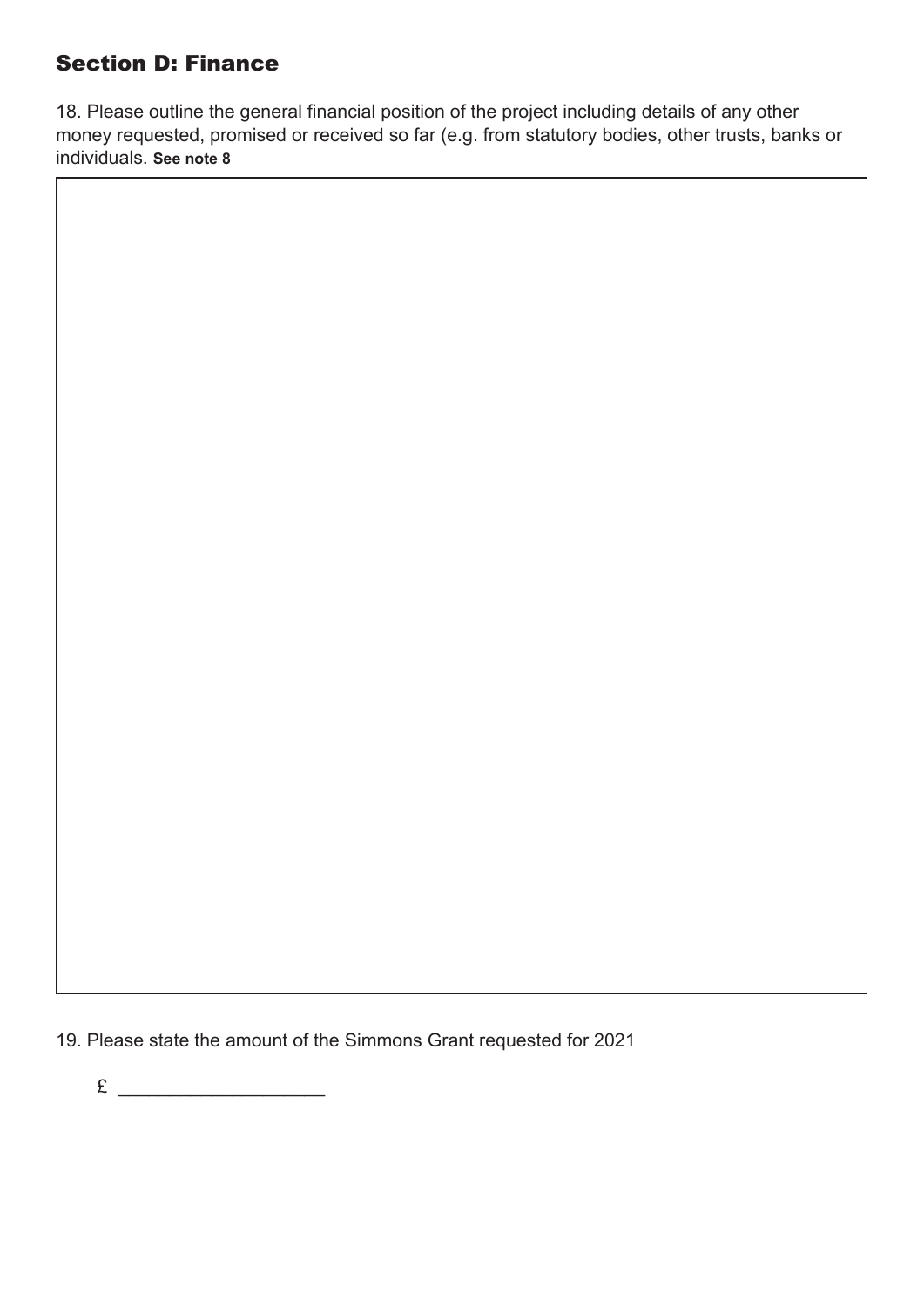## Details of any existing bank accounts for the project. See note 9

| 20. Name of account 1                        |
|----------------------------------------------|
|                                              |
|                                              |
| 23. Account number: ________________________ |
|                                              |
|                                              |
|                                              |
|                                              |
|                                              |
|                                              |
| 29. Telephone: ________________________      |
|                                              |
|                                              |
|                                              |
|                                              |
|                                              |
| 34. Account number: ________________________ |
| 35. Sort code:                               |
|                                              |
|                                              |
|                                              |
|                                              |
|                                              |
|                                              |
|                                              |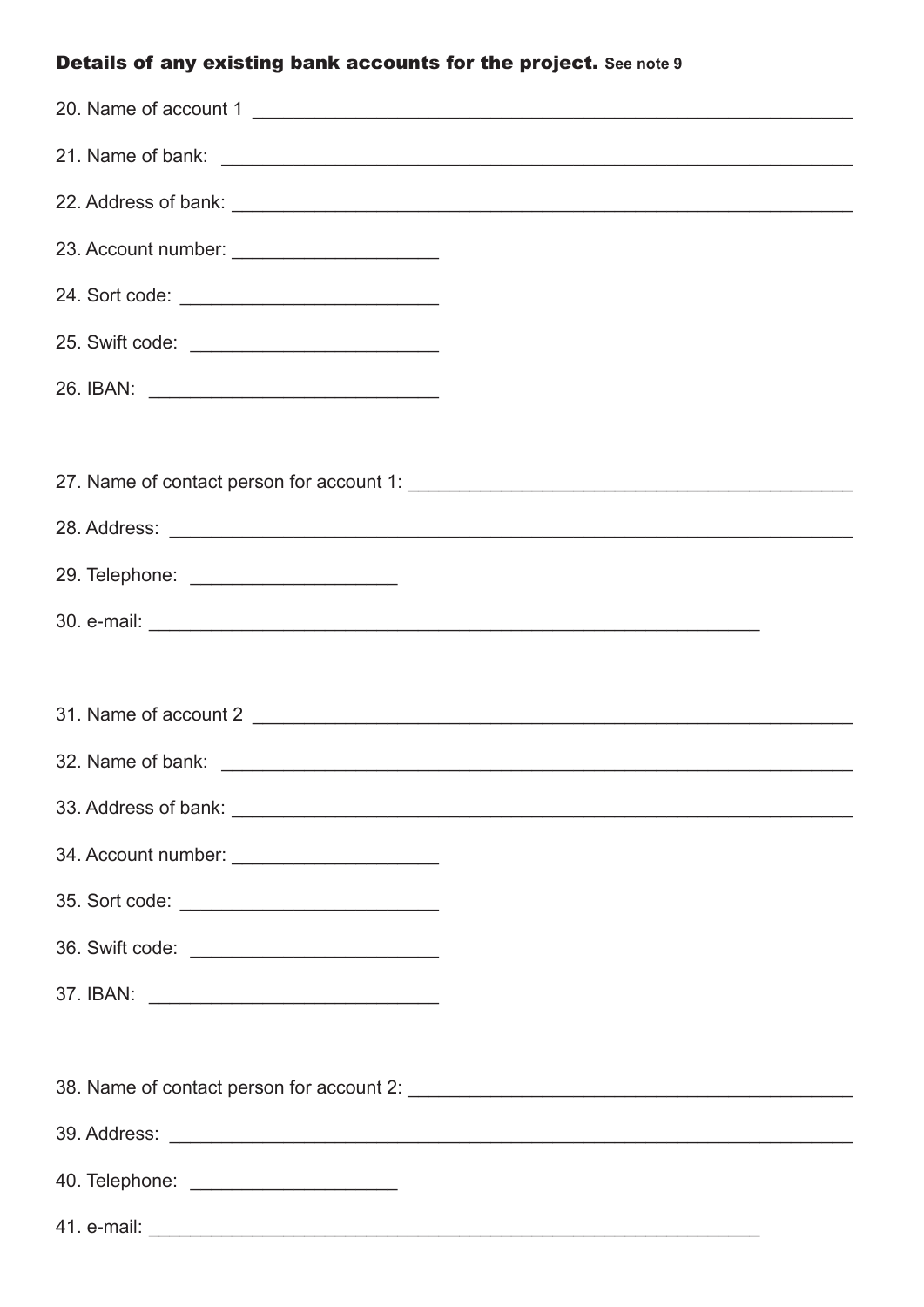42. If the grant is to be spent outside the UK, are there any existing or planned arrangements for the transfer of funds overseas? If so please give details. **See note 10**

Now return to the first page of this form and complete sections E and F for submission. **See note 11**